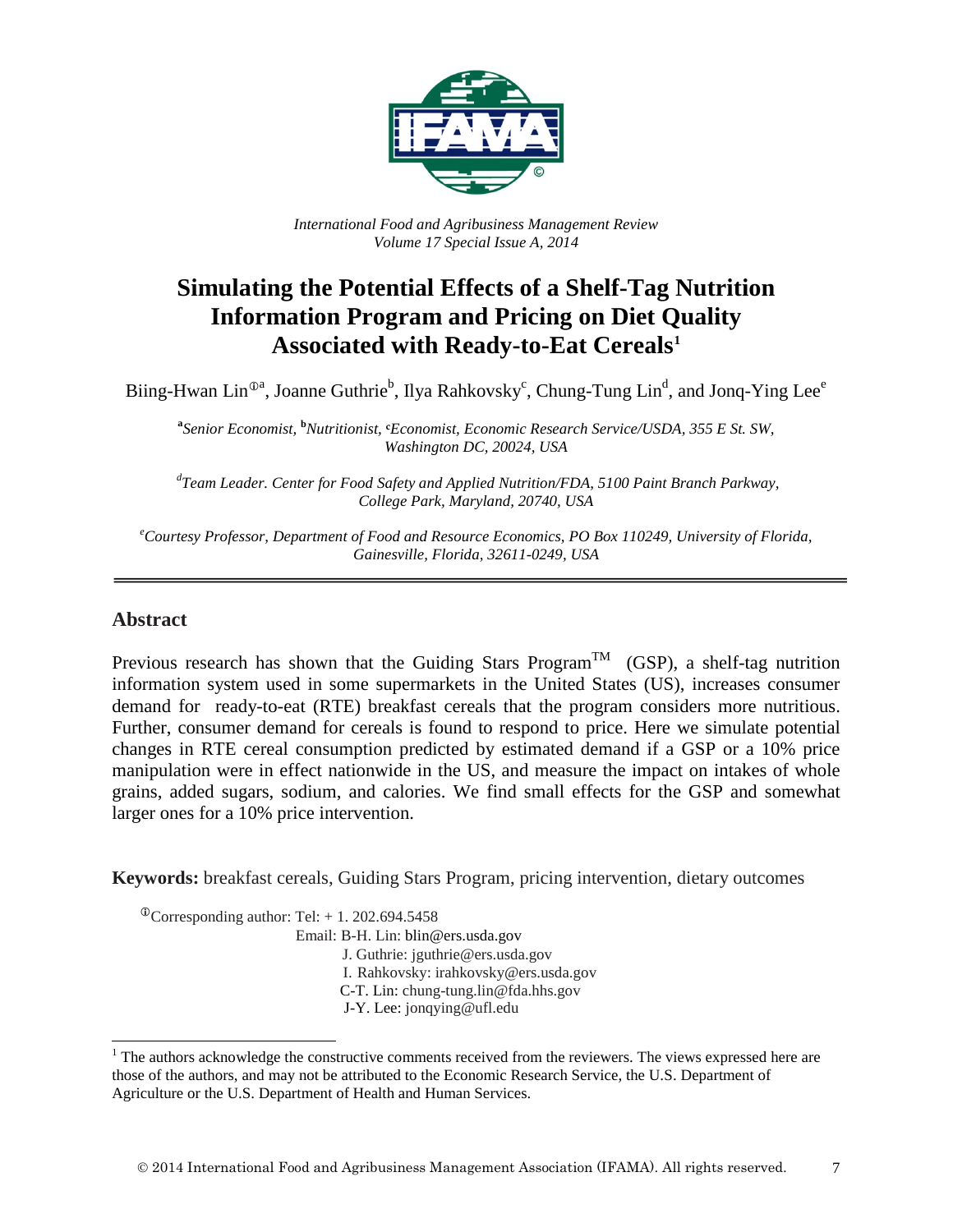### **Introduction**

A comparison of actual to recommended food purchasing patterns shows that US consumers typically underspend on healthy foods like whole grains and overspend on refined grains, fats, sugars and sweets (Guthrie et al. 2013). These purchasing patterns translate into poor diets, contributing to obesity, heart disease, stroke, cancer, diabetes, osteoarthritis, and other health conditions that impose considerable economic costs through increased health care expenditures and lost productivity. Medical costs of obesity alone were estimated to be as high as \$147 billion, or 10% of all medical costs, in 2008 (Finkelstein et al. 2009; O'Grady and Capretta 2012; Tsai et al. 2011).

Such high social costs make dietary improvement an important public priority. Since 1980, the US government's nutrition policy has been based on the *Dietary Guidelines for Americans*  (USDA and USDHHS 2011). These guidelines, updated every five years with input from an independent expert advisory group, draw on the current nutrition science to provide basic advice on what consumers should eat to be healthy. Federal agencies support a wide range of nutrition education efforts to disseminate this information (USDA and USDHHS 2011) and encourage Americans to make healthy food choices.

These informational efforts provide industry with an incentive to develop nutritionally improved products and promote them to health-conscious shoppers (Martinez 2013; Mancino and Kuchler 2012). Over the past two decades, the US market has seen an influx of nutritionally improved products such as lower fat dairy products and whole-grain breads and cereals (Martinez 2013; Mancino and Kuchler 2012; Rahkovsky et al. 2012). Nevertheless, American diets continue to differ from dietary guidelines recommendations.

US law regulates nutrition labeling of packaged foods to promote accurate consumer knowledge of specific products (FDA 2013). The required nutrition label, known as the Nutrition Facts label, appears on most packaged foods in the US, usually on the back or side of the package. Although intended to help shoppers select healthful foods, the Nutrition Facts label is seldom or never used by many consumers and others find it hard to understand (Rahkovsky et al. 2013; Rothman et al. 2006). Some private sector groups in the US and around the world have developed simplified nutrition information guides that may help address this problem (IOM 2012). One such guide is the *Guiding Stars Program™* (GSP) implemented by Hannaford, a regional supermarket chain in the Northeast of the US (Sutherland et al. 2010). Using metrics designed by an expert group of nutritionists, foods sold in Hannaford supermarkets are placed in one of four categories, from 0 to 3 stars, with more stars indicating higher overall nutritional quality (Fischer et al. 2011). Starred products are identified with shelf tags next to their prices in the store. While this system lacks the detail of the Nutrition Facts label, its simplicity and visibility may lead to its use by many consumers.

Utilizing supermarket scanner data in the US, Rahkovsky et al. (2013) employed an economic model that incorporates factors affecting sales of ready-to-eat (RTE) cereals to evaluate the effect of the GSP in its first 20 months. By analyzing retail purchase data before and after the implementation of the GSP and utilizing a treatment-and-control approach, the GSP was found to result in an increased market share of products that the program considers more nutritious at the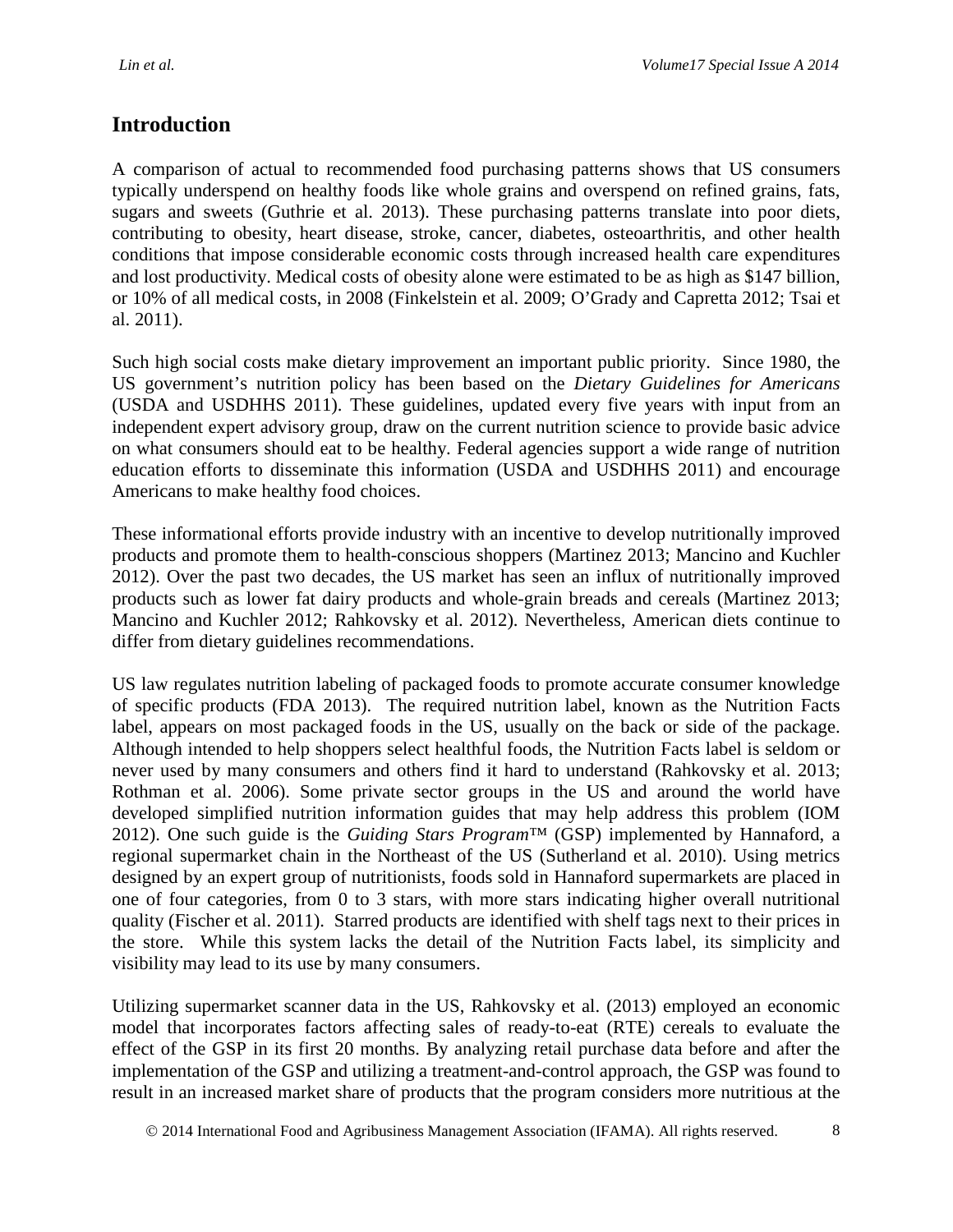cost of products that the program considers less nutritious. In addition, demand was found to be responsive to changes in cereal prices, suggesting that price manipulation might also encourage healthier cereal purchases. This is consistent with previous research finding that price manipulation influences consumption of healthier and less-healthy foods (Todd and Lin 2012; French et al. 2003).

Rahkovsky et al. (2013) provided evidence that the GSP helps consumers make more nutritious food choices, but they stopped short of estimating the effect on the nutritional quality of consumers' diets, which is the goal of private and public dietary interventions. Our research objective is to extend the analysis by Rahkovsky et al. (2013) by examining the potential nutritional impacts of changes in RTE cereal purchases in response to a hypothetical nationwide GSP in the US. Further, we use the RTE cereal demand elasticities generated in that study to simulate the potential dietary outcomes of a pricing intervention strategy. To accomplish our objective, we use a nationally representative food consumption survey data, namely the 2005-08 National Health and Nutrition Examination Survey (NHANES). The NHANES includes information on the foods consumed by a representative sample of Americans and the nutrients obtained from those foods. The nutritional outcomes of interest are intakes of food energy (calories), added sugars, whole grains, and sodium.

We focus on these nutritional outcomes because increasing whole grain intake and decreasing calories, added sugars and sodium are priority recommendations for improving diets and preventing obesity, a major global health problem (USDA and USDHHS 2011; WHO 2004). Intakes of calories, added sugars, and whole grains directly and indirectly affect body weight and RTE cereal choice may significantly affect an individual's overall intake of these dietary components. RTE cereals have been cited as an important source of whole grains (Bachman et al. 2008), but have also been criticized as a source of added sugars (Castetbon et al. 2012; Schwartz et al. 2008). These seemingly contradictory characteristics of RTE cereals arise from the considerable variation in the nutrient content of RTE cereals. Some are formulated to be high in whole grains with little or no added sugars and other ingredients; others are made from refined grains and are high in added sweeteners and other ingredients that may add calories or sodium. Therefore consumer choice within the product category is the key to the nutritional impacts of cereal consumption. Since RTE cereals are eaten on a daily basis by many US consumers, it is plausible that shifts to purchases of healthier cereals could improve overall diet quality.

In addition to examining the effects of the GSP, we also examine the potential effects of a separate, hypothetical price manipulation on cereal purchases and nutritional outcomes. Encouraging healthier food choices either by subsidizing healthier foods or taxing less-healthy choices has been suggested as a policy option (Todd and Lin 2012; Powell and Chaloupka2009). Examining the potential nutritional impacts of the GSP and price manipulation provides policyrelevant information to the public and private sectors. In this study, we also demonstrate that empirical results from food demand studies can be combined with food consumption and nutrition data to estimate dietary outcomes resulting from dietary intervention strategies.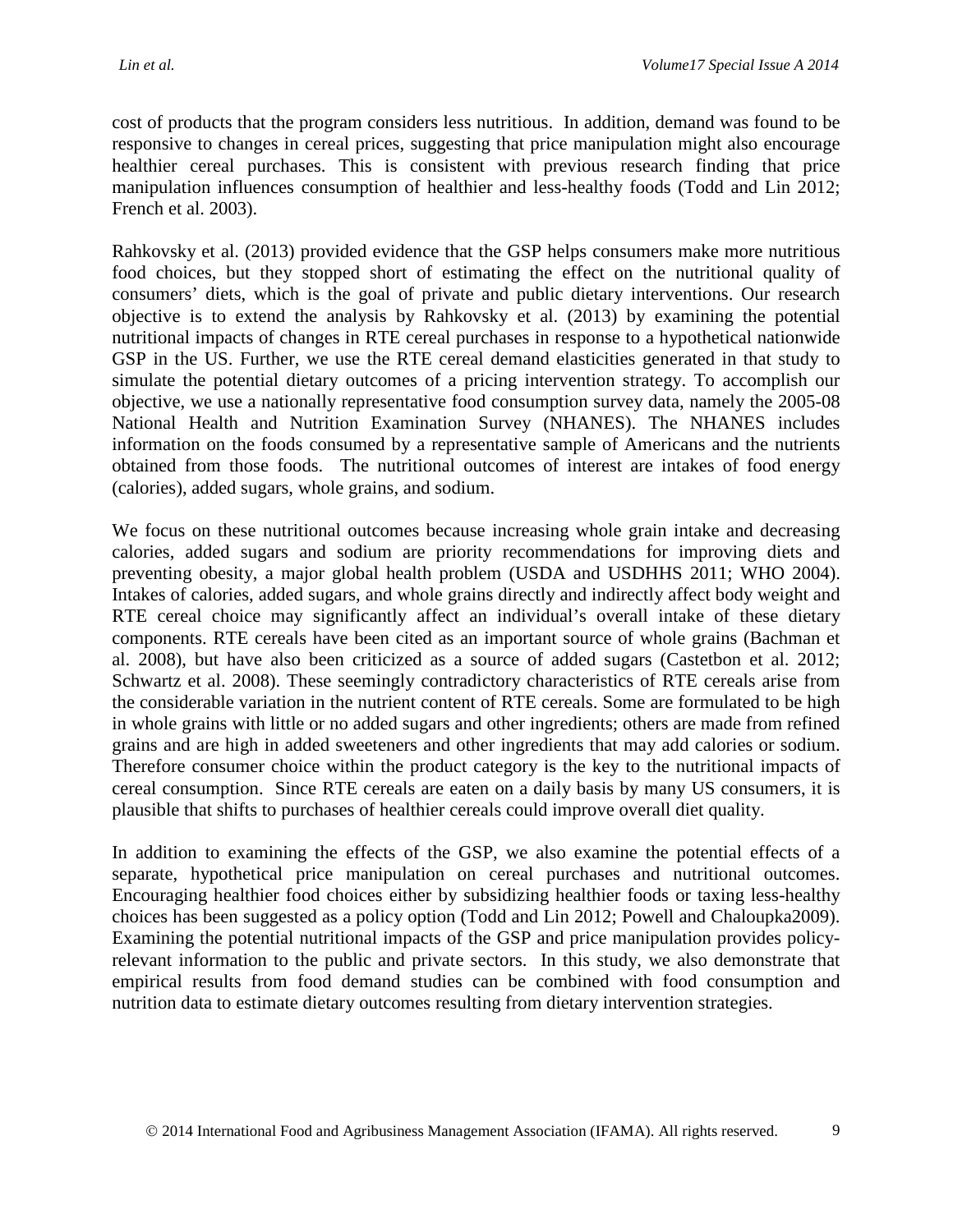# **Methods**

We begin by briefly summarizing the empirical results on demand for RTE cereals of differing nutritional quality from Rahkovsky et al. (2013) that yield the elasticity estimates we will use in our simulation. We follow with a discussion of the NHANES, our dietary intake data source, and end with an explanation of our simulation approach.

#### *GSP's Effect on Cereal Demand*

Hannaford, a US supermarket chain, convened a scientific advisory panel to create the GSP, which evaluates the nutrient content of foods and beverages using nutrition data displayed on the US FDA-regulated Nutrition Facts label and the list of ingredients printed on product packaging (Fischer et al. 2011). An array of nutrients is evaluated, including nutrients that American consumers are encouraged to obtain more of (vitamins and minerals, fiber, and whole grains) and nutrients that American consumers are encouraged to limit (*trans* fatty acids, saturated fatty acids, cholesterol, sodium, and added sugars). For each nutrient, the minimum and maximum threshold values were established and fitted into the Guiding Stars algorithm to generate nutritional scores. A negative score is assigned when a food is rich in nutrient to limit (such as sodium), and a positive score is assigned for high value of a nutrient to encourage (such as fiber). The nutritional scores are totaled for each food, ranging from -24 to 7. The scores are then divided into four categories, from 0 to 3 stars, with more stars indicating higher overall nutritional quality. Because the star value is based on the overall composite nutritional scores, a food with higher star value does not necessarily score higher in every nutrient than a lowerstarred food. A food with a star value of 1 to 3, has a tag with corresponding number of stars placed on the shelf next to its price, and a food not awarded a star value has no star in its tag.

Hannaford implemented the GSP in its stores starting in September 2006. Rahkovsky et al. (2013) used scanner data from 13,175 supermarkets in the US, collected between September 2005 and April 2008, to estimate a cereal demand model that assessed the effect of GSP on cereal purchases. There are 134 Hannaford stores in the data, and an equal number of non-Hannaford stores sharing similar characteristics with Hannaford are chosen to facilitate a treatment-control approach.

The approach was incorporated into a Rotterdam demand system (Barten 1964; Theil 1980) such that the effects of prices, income, marketing activities, and demographics on cereal demands were separated out of the GSP effect. The estimated Rotterdam model was used to predict the changes in market shares among the four types of cereals segmented by nutrition attributes and to derive the own- and cross-price demand elasticities among the four types of cereals.

The GSP was estimated to result in a decline of 0-star market share by 2.58 percentage points that are distributed among 1-, 2-, and 3-star cereals by 1.15, 0.89, and 0.54 percentage points, respectively<sup>[2](#page-3-0)</sup>. Rahkovsky et al. (2013) reported four sets of demand elasticities measuring

<span id="page-3-0"></span> $2$  "0-star" cereals are termed as "unstarred" cereals by Rahkovsky et al. (2013), in the GSP, these cereals do not have any star tag placed on the grocery shelf. We use the term "0-star" for ease in exposition.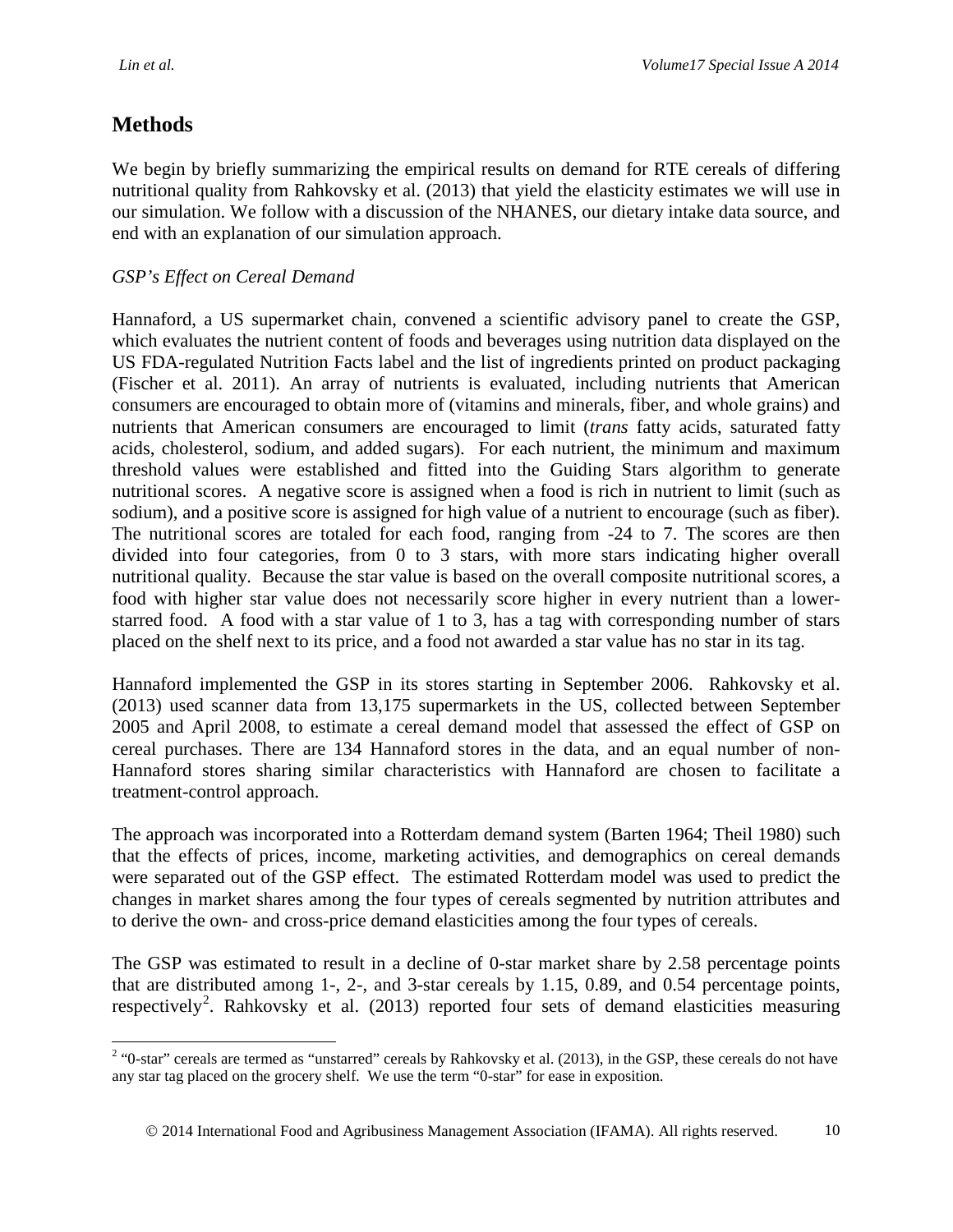consumers' responsiveness to cereal prices before and after GSP at Hannaford (treatment) and control stores (Appendix Table 1). The own-price elasticities (numbers on the diagonal) range from -0.63 to -2.20, which are higher than the demand elasticities reported in the literature of US food demand (Andreyeva et al. 2010). This is expected because of highly aggregated food categories are modeled in the food demand literature, whereas cereals are separated into four categories by Rahkovsky et al. (2013). These four cereals are closer substitutes among themselves than between cereals and other food groups. The homogeneity condition in the economic theory therefore states that the own-price elasticities are larger for a cereal demand system than for a broad food system consisting of cereals and other foods.

### *National Health and Nutrition Examination Survey Data*

Although findings from Rahkovsky et al. (2013) imply that both GSP and price manipulation have potential for improving the nutritional profiles of RTE cereals purchased, the lack of nutrient data in the store purchase data set made it impossible to directly assess the GSP effects on diet quality. To simulate the potential dietary outcomes of a hypothetical nationwide GSP or pricing intervention on cereal consumption, we use data on the food and nutrient intakes of a representative sample of Americans. We obtain these data from the 2005-08 National Health and Nutrition Examination Survey (NHANES), collected by the Centers for Disease Control and Prevention, US Department of Health and Human Services (CDC 2013). NHANES surveys a nationally representative sample of individuals of all ages, with respondents reporting all the foods they consumed over a 24 hour period and the amount of each food that they consumed. This information is used to estimate their nutrient intakes using the USDA's Food and Nutrient Database for Dietary Studies (USDA/ARS 2013).

There are more than 7,000 food items reported by NHANES respondents, including 209 unique food product codes for cereals. Each of these cereal product codes includes information on the cereal's nutrient content (including calories and sodium) and food group servings data for added sugars and whole grains (Bowman et al. 2008). Using these data, we evaluated each cereal according to the GSP's scoring algorithm and assigned star rating designation to each of the 209 cereal products. Among the 209 cereals, 72 cereals (34%) are 0-star, 72 are 1-star (34%), followed by 48 (23%) 2-star and the remaining 17 (8%) are 3-star. In terms of US consumption, 1-star cereals have the largest market share of 34%, followed by 2-star (31%), 0-star (30%), and 3-star (5%) (Table 1). On a given day, 36% of Americans consume any cereals, and 13, 15, 11 and 2% of Americans consume 0-, 1-, 2-, and 3-star cereals, respectively (Table 1).

Table 1 reports descriptive statistics on cereals consumed by the US population, as reported in the 2005-08 NHANES and their nutritional quality by GSP star value. The higher rated (starred) cereals are generally more nutritious than the lower rated cereals, although the nutritional differences vary across nutrients examined. As discussed earlier, the GSP algorithm considers all nutrients identified by scientific consensus as having health benefits or risks (Fischer et al. 2011). Therefore, a food with a higher star value does not necessarily have to be superior in every nutrient to a food with a lower star value. The calorie content of cereals declines with star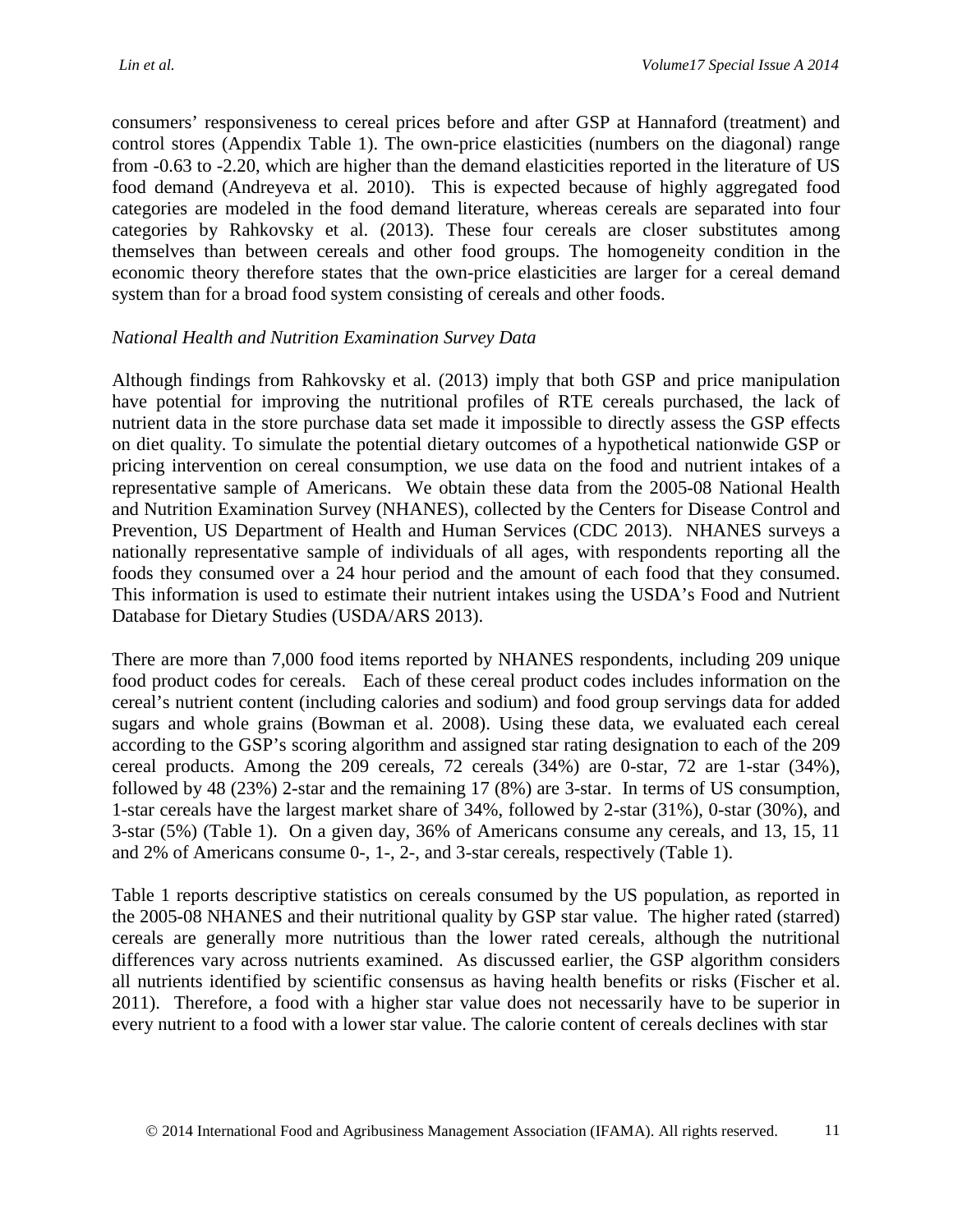value, from 393 calories per 100 grams of 0-star cereals to 380 calories for 1-star, 354 calories for 2-star, and 327 calories for 3-star. Cereals of 0-star have 9.61 teaspoons (tsp) of added sugars per 100 grams, more than doubled the amount for 1-star (4.53). The added sugars content is particularly low among 3-star cereals with only 0.47 tsp per 100 grams of cereals. Consequently, the energy density of added sugars (tsp per 1,000 calories) is much lower for 3-star cereals than 0-star cereals (1.35 vs. 24.53 tsp per 1,000 calories), and we would expect a larger reduction in added sugars than calorie content by switching from lower starred cereals to higher starred cereals. All of the starred cereals are higher in whole grains than the 0-star cereals, but the 2-star cereals are actually richer in whole grains than the 3-star cereals. The 2- and 3- star cereals are lowest in sodium, with the 3-star cereals particularly low in sodium, but it is actually the 1-star cereal group that has the highest sodium level. These mixed profiles of the starred cereals may result in uneven benefits from use of the GSP across nutrients.

| Table 1. Consumption and Nutritional Profile of Ready-to-Eat Breakfast Cereals by |  |
|-----------------------------------------------------------------------------------|--|
| <b>GSP Star Rating</b>                                                            |  |

|                                                  | 0-star  | 1-star  | $2$ -star | 3-star |
|--------------------------------------------------|---------|---------|-----------|--------|
| Percent of consuming population (%)              | 12.85   | 14.66   | 10.96     | 2.35   |
| Share of the cereal consumption $(\%)$           | 30.12   | 33.71   | 31.19     | 4.98   |
| Nutrient density per 100 grams of cereals        |         |         |           |        |
| Calories (kcal/100 g)                            | 392.59  | 379.51  | 354.01    | 326.51 |
| Added sugars $(tsp/100 g)$                       | 9.61    | 4.53    | 3.15      | 0.47   |
| Whole grains $\left( \frac{\alpha}{100} \right)$ | 0.49    | 0.85    | 2.34      | 1.83   |
| Sodium $(mg/100 g)$                              | 564.40  | 651.14  | 472.07    | 124.76 |
| Nutrient density per 1,000 calories              |         |         |           |        |
| Added sugars $(tsp/1,000 \text{ kcal})$          | 24.53   | 11.86   | 9.11      | 1.35   |
| Whole grains $(oz/1,000$ kcal)                   | 1.19    | 2.23    | 6.58      | 5.15   |
| Sodium $(mg/1,000 \text{ kcal})$                 | 1432.30 | 1719.26 | 1347.58   | 488.92 |

**Source.** 2005-8 National Health and Nutrition Examination Survey, 2 day data.

We assess the changes in consumption of added sugars, whole grains, and sodium in terms of energy density (e.g., ounces of whole grains per 1,000 calories) before and after the GSP or pricing interventions. The density approach addresses the quality of an individual's diet and is used as a key measure of how well an individual's diet adheres to US Federal dietary guidance (Guenther et al. 2007). For calories, we express the outcome as calories (kcal) per 100 grams of cereal.

NHANES also collects demographic and income data on respondents, allowing us to conduct subgroup analyses. Previous research suggests differences in RTE cereal consumption patterns between children and adults (Rahkovsky et al. 2013; Castetbon et al. 2012; Schwartz et al. 2008). In addition, Lin and Yen (2007) found adults living with children consumed fewer servings of whole grains than adults without children, suggesting that adult cereal consumption patterns may differ by presence of children. Therefore, we examine dietary outcomes for children, adults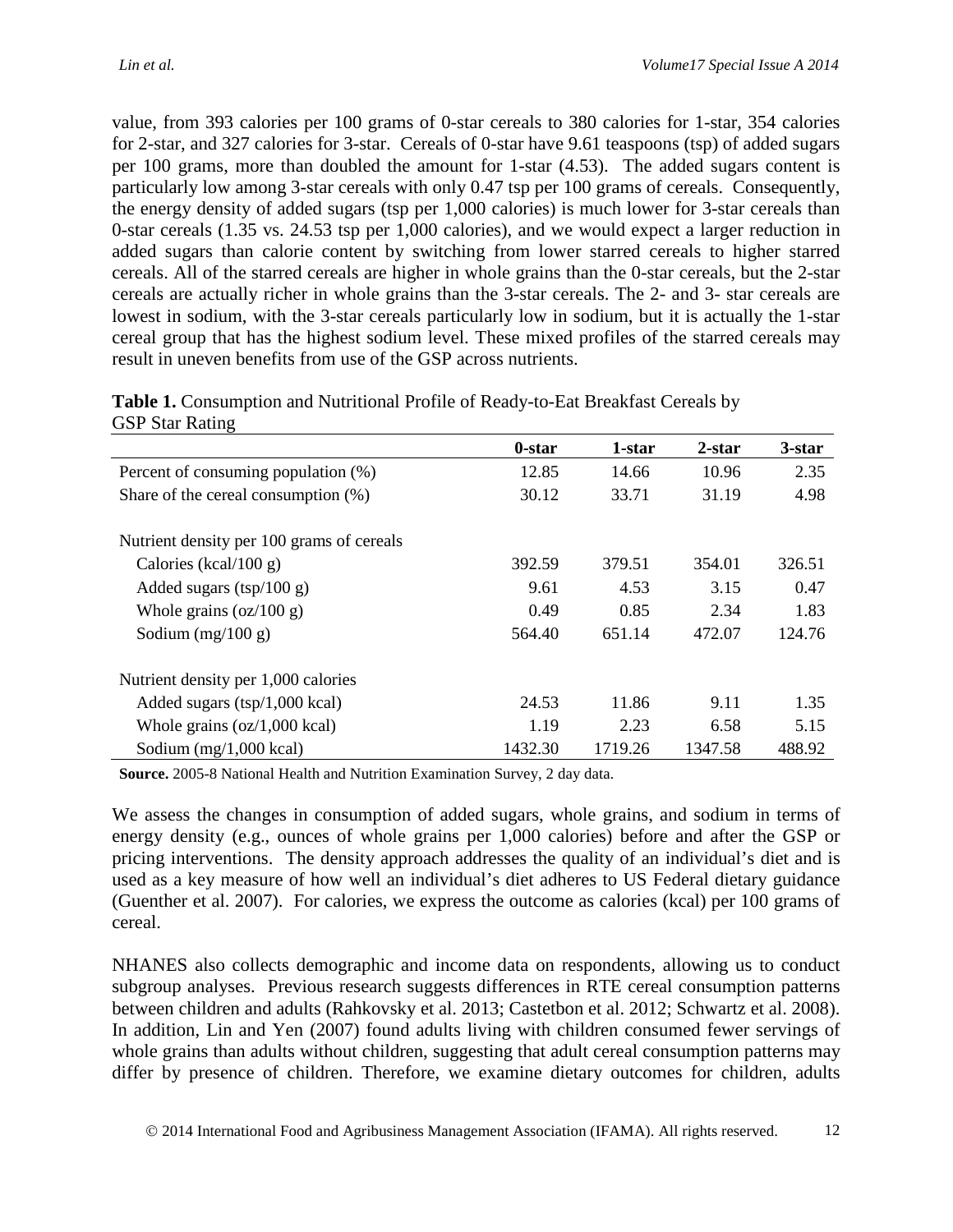living with children 18 years of age or younger, and other adults. NHANES does not report whether or not children are present in a household. However, it is possible to identify children in NHANES by using food security data, as food security data for children under the age of 18 are answered by an adult in the household. Using data on age and food security for children, we can separate NHANES respondents into children (under the age of 20), adults living with children under the age of 18, and adults who have no children in the household.

We also assess outcomes for individuals living in higher and lower income households. Households are separated into higher and lower income groups using a household income cut-off of 185% of the US government's poverty threshold (the income cutoff for the US Special Supplemental Nutrition Program for Women, Infants, and Children).

#### *Simulation Analysis*

For the simulation analysis, we use a population approach.<sup>[3](#page-6-0)</sup> For each of the four star categories of RTE cereals, US cereal consumption is totaled using individual intake data and sample weight. The weighted total consumption is used as the base for simulation of both a nationwide GSP program and a pricing intervention. We conduct the simulations for the population as a whole and for each of the subgroups previously identified. These groups include individuals who may or may not consume cereals. Cereal is consumed by 36% of Americans on a given day. As shown in Table 1, the proportions of the population that consume 0- to 3-star cereals sum to 41%, indicating that only 5% of Americans consume multiple groups of cereals on a given day. In the case of price manipulation, cross-price elasticities are used to estimate the substitution or complementary effects, which cannot be estimated in the case of zero consumption because it remains zero when multiplied by cross-price elasticities. Therefore, simulations cannot be conducted on an individual basis. Instead, our results show the average dietary improvement for the broad population and subgroup-level effects of GSP or pricing interventions.

As shown in AppendixTable 1, there are four sets of demand elasticities that we employ in the simulation. The diagonal numbers are uncompensated own-price elasticities and off-diagonal numbers are cross-price elasticities. We use these elasticities to simulate the effect of a price intervention scenario, in which the price of 0-star cereals is increased by 10% and prices of 2 and 3-star cereals are decreased by 10% while leaving the price of 1-star cereals unchanged. Other price intervention scenarios, such as changing the price of 1-star or different price changes, can also be simulated but are not carried out in this study. We simulate pricing effects for all four sets of demand elasticities and then take a simple average to represent the pricing effect.

When simulating the GSP effects, changes in market shares reported by Rahkovsky et al. (2013) are used to predict shifts in consumption among cereals by star value under the nationwide GSP simulation. The total consumption amount is fixed, meaning that the GSP simulation does not

<span id="page-6-0"></span> $3$  This population approach differs from the individual-based simulation (Lin et al. 2011). In an individual approach, changes resulting from intervention are estimated for each individual. This individual approach facilitates the detection of a change in status for an individual, for example a change from obese to healthy weight, and then estimates a change in national prevalence of a status, such as reduction in the national obesity rate. As explained later, this approach is inappropriate for this study because consumers usually consume only one type of cereals.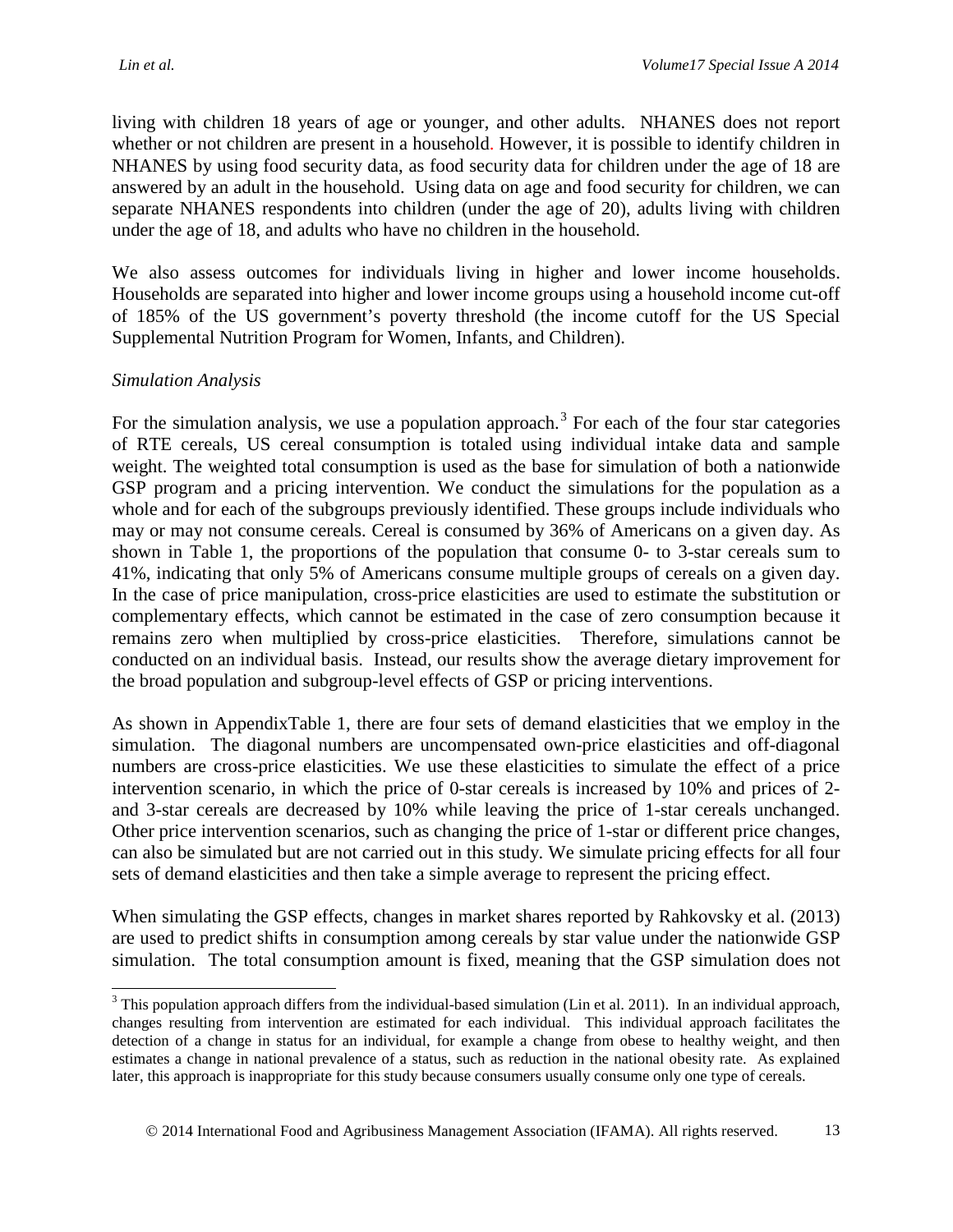change total cereal consumption, rather it reallocates total consumption among the four cereal categories. In simulating pricing effects, the simulated total consumption amount from the four cereal categories may differ from the observed (before pricing intervention) total consumption amount. Because we use density measures as our nutrient outcome variables, this approach will not affect our assessment of quality changes. It is important to note that the demand elasticities were estimated by a system consisting of four cereal groups; substitutes and complements of cereals were not included due to data limitations. Therefore, cross-price effects between cereals and their related food groups are not captured in the simulation.

As discussed earlier, we use the population approach to simulate dietary improvement. The delta method (Oehlert 1992) can be applied to the variance-covariance of the own- and cross-price demand elasticities to calculate the variances of predicted cereal consumption under each intervention. However, our outcome variables are expressed in terms of density, making it problematic to calculate the variances associated with the observed and predicted densities. We overcome this difficulty by bootstrapping, in which we use unrestricted random sampling method to draw 1,000 sample replicates from the NHANES data. The bootstrapping procedure is implemented by using Proc Surveyselect in SAS (SAS Institute 2009). For each sample, we calculate nutrient density before and after intervention and then from the 1,000 replicates we calculate the means, standard errors, and 99-percent confidence intervals of the means for each nutrient density. The confidence intervals allow us to test whether the nutritional quality of cereal consumption differs by demographics and whether the dietary improvements from interventions are significant.

### **Results**

Appendix Table 2 shows the predicted changes in dietary intakes under a hypothetical nationwide GSP or 10% pricing intervention. The lack of overlap between the confidence intervals for baseline and predicted estimates indicates that both the GSP and the pricing interventions have statistically significant effects, at the 1% probability level, on dietary quality. This is true for the population as a whole, as well as for the subgroups defined by income or age. Appendix Table 2 also shows the ratio of the density of each nutrient before and after intervention. Those ratios indicate that although significant, the effects are small.

### *Dietary Improvement Associated with a Nationwide GSP for RTE Cereals*

Our results predict that a nationwide GSP lead to small increases in whole grains and decreases in added sugars from cereal consumption. At the US population level, the density of added sugars and whole grains improves by 2.5%. The density of calories and sodium is predicted to decline, on average, by less than 1% (Appendix Table 2).

Population subgroups defined by income and age vary in the before-intervention quality of their RTE cereal choices (Appendix Table 2). Higher income individuals consume more nutritious cereals than their lower income counterparts; that is, cereals consumed by higher income individuals are significantly lower in calorie density (370 kcal/100 grams), added sugars (14.71 tsp/1,000 kcal) and sodium density (1379 mg/1,000 kcal) and higher in whole grain density (3.57 ounces/1,000 kcal), as compared with a density of 375 kcal/100 grams and an energy density of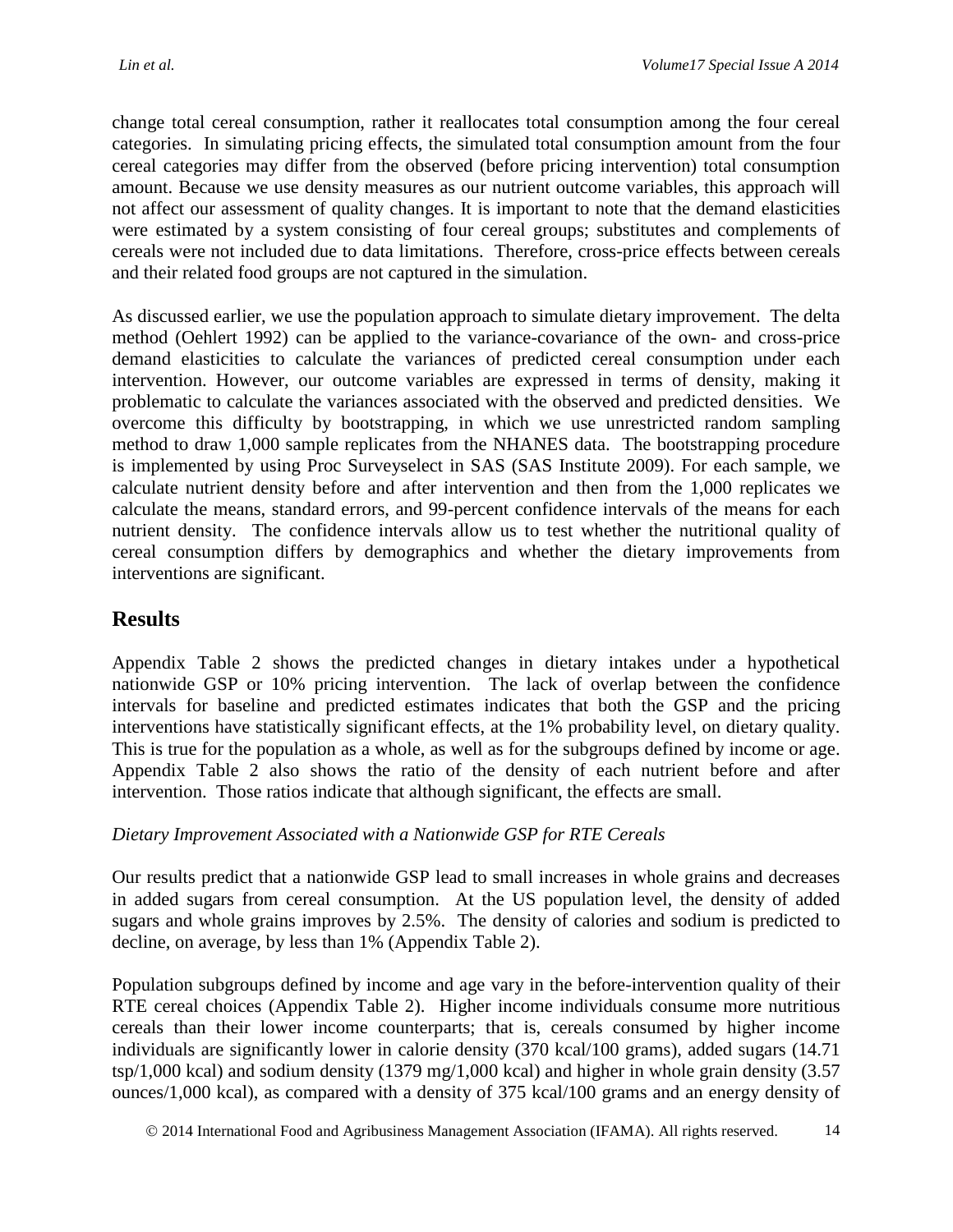16.22 tsp of added sugars, 1457 mg of sodium, and 2.89 ounces of whole grains per 1,000 calories among low-income adults.

Children consume RTE cereals that are significantly less nutritious than those of adults living with or without children. The differences in added sugars and whole grains are particularly noticeable. On a per-1,000 calorie basis, children consume the most added sugars and least whole grains—18.95 tsp of added sugars and 2.41 ounces of whole grains vs. 15.16 tsp and 3.34 ounces for adults living with children and 12.66 tsp and 3.98 ounces for adults without children. Adults living in households with children eat RTE cereals that are more dense in added sugars and calories and less dense in whole grains than other adults, but not different in sodium density. These results suggest lower income consumers and children would benefit most from changes in RTE cereal choice. The magnitudes of predicted changes from GSP for most subgroups were roughly similar, so although all subgroups improved their nutrient intakes from RTE cereals, the nationwide GSP does not seem to reduce the differences in diet quality by subpopulation groups. The small magnitude of these changes reflects the fact that 1-star cereals gain larger market shares than 2- and 3-star cereals from GSP. Although 1-star cereals are nutritionally superior to 0-star cereals, nutrition profiles by star value (Table 1) indicate that switching from 0-star to 2 and 3-star would lead to larger improvement in the selected nutrients than switching from 0- to 1-star. Further, the dietary improvements vary across nutrients. The added-sugars density of 1 star cereals is less than half that of 0-star cereals (see Table 1), while their whole grain density is 187% of that of 0-star cereals. However, the calorie density of 1-star cereals is not much lower than that of 0-star cereals (97%) and the sodium density is actually higher, so any improvements in calorie and sodium density would have to arise from shifts to 2- and 3-starred cereals.

#### *Dietary Improvement Associated with a Pricing Intervention for RTE Cereals*

When we examine the effect of applying a10% price increase to 0-star cereals and a 10% price decrease to 2- and 3-star cereals, we predict an almost 5% decline in the density of added sugars and an increase in the density of whole grains by 7% for the US population as a whole (Appendix Table 2). The predicted improvements in calorie and sodium density are very small at around 1%.

Subgroup analyses indicate similar changes across income and age groups for added sugars, calories, and sodium. For whole grains, there may be some differences in improvements across groups. The lower income individuals, on average, are predicted to improve the whole-grains density more than higher income individuals—8% vs. 6%. On average, children are predicted to improve their whole grains intake more than adults as a result of the pricing intervention than adults—9% for children vs. 6% for adults with children and 5% for adults without children.

We note that a nationwide GSP and a pricing strategy would improve the nutritional quality of RTE cereals consumed, but neither of the intervention is predicted to close the nutritional gap by demographics: lower income individuals continue to have lower whole grain densities than higher income individuals, and children continue to have the lowest whole-grain density of any subgroup examined. These results reflect the fact that the GSP and pricing effects as produced by Rahkovsky et al. (2013) are for the nation and do not vary across population subgroups.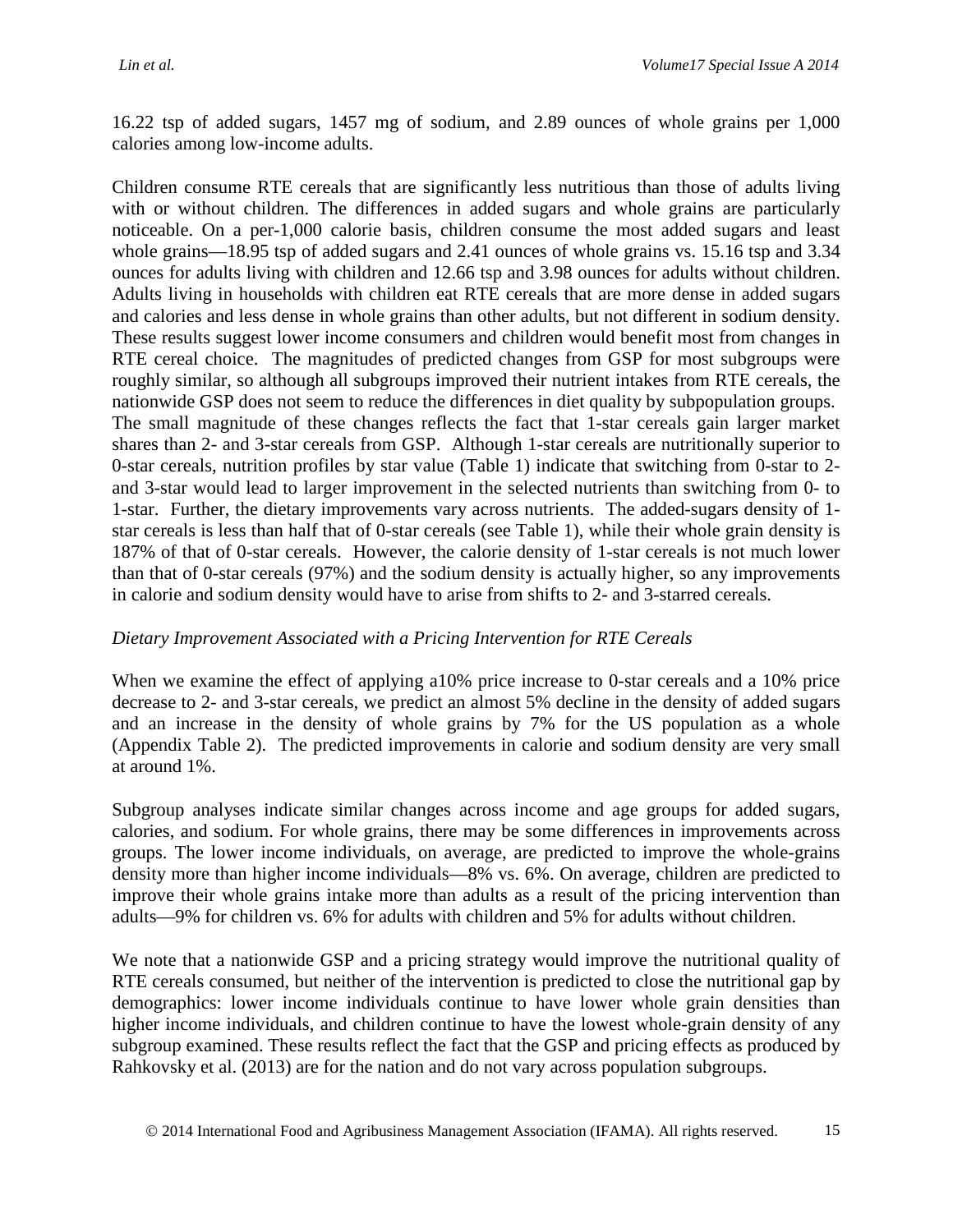# **Closing Remarks**

RTE cereals eaten by Americans vary considerably in nutritional quality. Cereals in the least nutritious 0-star category, which made up 30% of reported cereal consumption, were highest in density of calories, added sugars, and sodium and lowest in whole grains. Shifting consumption to cereals that GSP rates as more nutritious offers the opportunity for dietary improvement. This is particularly true for lower income individuals and for children (i.e., those younger than 20 years old), whose cereal consumption is of significantly lower nutritional quality with regard to density of calories, added sugars, sodium, and whole grains.

Simplified front-of-package or shelf tag systems of identifying more nutritious choices within a food category have been adopted by several food manufacturers and retailers globally (Fischer et al. 2011; IOM 2012). Rahkovsky et al. (2013) demonstrated that the GSP, one US supermarket's shelf-tag system, can influence RTE cereal purchase choice. Our simulation of the nutritional effects of implementing a hypothetical nationwide GSP indicates that it would lead to statistically significant improvements in diet quality but the effects would be small. It should be noted that these effects are calculated for the population as a whole, including both consumers and non-consumers of RTE cereals. This is similar to the manner in which Bachman et al. (2008) estimated the contribution of major food categories, including RTE cereal, to whole grain and added sugar intakes of Americans, and allows insight into the public health importance of changes identified. Effects on regular cereal consumers would likely be larger.

Effects were not uniform across the nutritional variables of interest, with the GSP intervention having a bigger effect on added sugars and whole grains than on calories and sodium. This is unsurprising given that most of the simulated shift in cereal consumption was from 0-star to 1 star cereals. One-star cereals were considerably superior to 0-star cereals in relationship to added sugars and whole grains but less different in calorie content and actually higher in sodium content. For improvement in calorie or sodium density, more of a shift to the 2- and 3-star cereals would be necessary. The GSP simplifies decision-making for consumers by grouping products according to the program's nutritional criteria, but inevitably in grouping nutrient information there is a trade-off between gains in simplicity and loss in detail. For consumers who are highly concerned about a specific nutrient, such as sodium, the star rating system may not be as satisfactory as the specific information on the Nutrition Facts label. But for the many shoppers who do not regularly read the Nutrition Facts label or have trouble understanding it, the GSP could be helpful.

The nutritional effects of our price manipulation followed a similar pattern to those of the GSP manipulation—higher for added sugars and whole grains than for calories and sodium—but they were of a somewhat larger magnitude. This does not imply that any pricing intervention would be more or less effective than a nationwide GSP, since the effect of a pricing intervention is determined by the magnitude of price changes.

The findings from this study may be useful to policymakers and members of the food industry seeking to provide consumers with healthful options and assist them in making healthful choices. While the US government-mandated Nutrition Facts labels provide detailed nutrition information, simpler information such as the GSP may be easier for some consumers to use. The visibility of a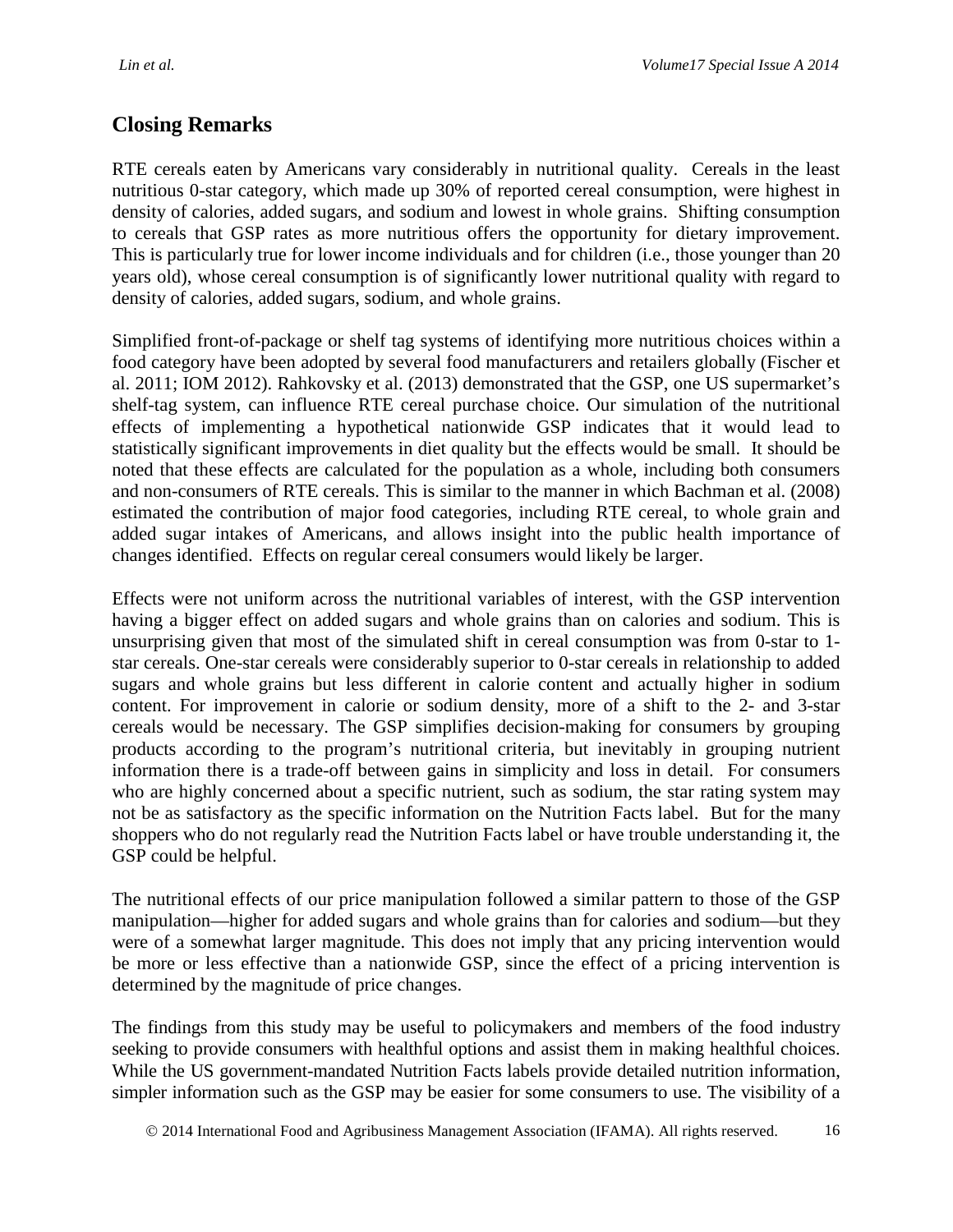shelf tag may also increase consumers' awareness of nutrition as a factor in their choice decision. As policymakers seek to assess the merits of such systems (IOM 2012), this paper provides information on the potential dietary effects of changes in purchases associated with a shelf-tag labeling system. For food manufacturers and retailers considering the use of a front-of-package or shelf-tag label on their products, it provides information on the likely impacts on customers' diets.

Private-sector pricing strategies such as sales on more nutritious cereals may be helpful in promoting diet and health, especially when paired with nutrition information or health promotion strategies. Price manipulations by the public sector such as taxes on less nutritious cereals or subsidies on more nutritious cereals by the private sector may also encourage consumers to make healthful choices. Food taxes could be regressive, falling more heavily on lower-income consumers, while non-trivial price subsidies could be considerably more costly than informational approaches. These potential consequences make it necessary that the benefits and costs of public interventions such as taxes and subsidies would need to be well-established.

The small effects of GSP and price interventions indicate that other preferences, such as taste, have important influences on choice. This suggests a role for food technologists in improving the taste of nutritionally improved products. Some population subgroups make less nutritious cereal choices than others, particularly children, an issue of current public health concern (Harris et al., 2012). Further improvements in the quality of children's nutritional intakes from RTE cereals may require additional, more targeted interventions, such as development and marketing of more healthful cereals that are appealing to children.

This study investigated potential dietary outcomes of a nutrition information system and a pricing strategy, using the empirical results reported in Rahkovsky et al. (2013). We note several future research needs arising from both studies. These results apply to only one product category, RTE cereals. In participating stores, the GSP rating system is used with a wide range of food items. If the GSP has similar effects on other product categories, for example encouraging more purchases of whole-grain breads, the overall dietary effects of the program could be larger. However, consumers' purchase decisions may vary across product categories with healthfulness of more or less importance in a given category, so further investigation is needed before we can generalize findings.

It should be noted that the elasticities developed by Rahkovsky et al. (2013) used store-level data to estimate cereal demand for the whole population. Demand elasticity may vary across subgroups, which would generate more differences in response to the manipulation and the resulting dietary outcomes. Due to data limitations, the demand model estimated by Rahkovsky et al. (2013) included only four cereal groups but not other foods that are substitutes or complements of cereals. Future research is needed to investigate possible demographic differences in cereal demand and to incorporate other food groups in order to capture the substitution and complementary effects on diet.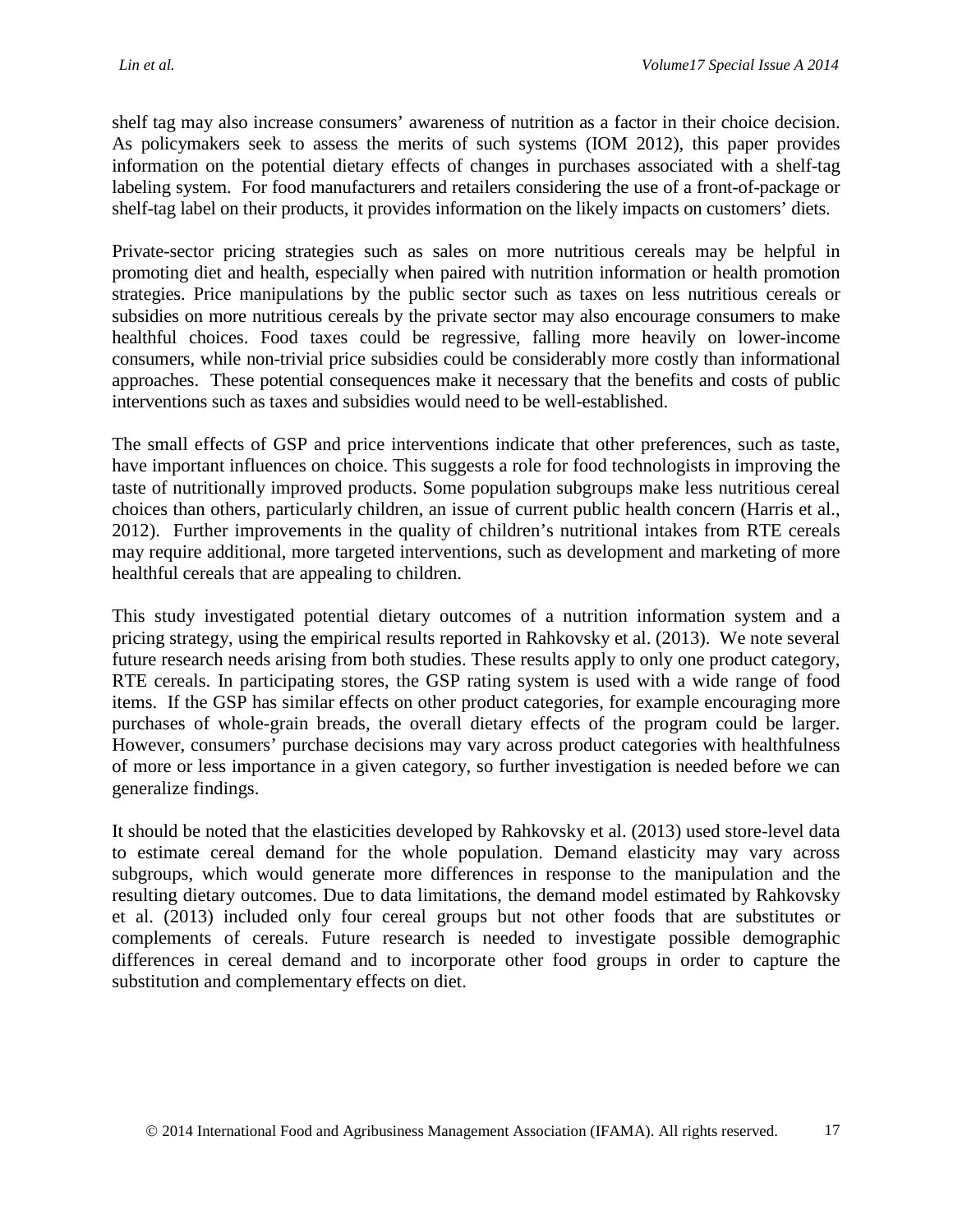### **References**

Andreyeva, T., M. Long, and K. Brownell. 2010. The Impact of Food Prices on Consumption: A Systematic Review of Research on Price Elasticity of Demand for Food. *American Journal of Public Health* 100(2):216-222.

- Bachman, J., J. Reedy, A. Subar, and S. Krebs-Smith. 2008. Sources of Food Group Intakes among the US Population, 2001-2002. *Journal American Dietetic Association* 108(5):804- 814.
- Barten, A.P. 1964. Family Composition, Prices and Expenditure Patterns, edited by P.E. Hart, G. Mills and J.K. Whitaker, J.K. in *Econometric Analysis for National Economic Planning.*  Butterworth: London.
- Bowman, S., J. Friday, and A. Moshfegh. 2008. *MyPyramid Equivalents Database, 2.0 for USDA Survey Foods, 2003-2004.* (U.S. Department of Agriculture, Economic Research Service) http://www.ars.usda.gov/ba/bhnrc/fsrg.
- Castetbon, K., J. Harris, and M. Schwartz. 2012. Purchases of Ready-to-eat Cereals Vary Across US Household Sociodemographic Categories According to Nutritional Value and Advertising Targets. *Public Health Nutrition* 15(8):1456-1465.
- Centers for Disease Control and Prevention, National Center for Health Statistics (CDC-NCHS) 2013. *National Health and Nutrition Examination Survey, 2005–2006 and 2007-2008.* (US Department of Health and Human Services) http://www.cdc.gov/nchs/nhanes/wweia.htm.
- Finkelstein, E., J. Trogdon, J. Cohen, and W. Dietz. 2009. Annual Medical Spending Attributable To Obesity: Payer-And Service-Specific Estimates. *Health Affairs* 28(5):822- 831.
- Fischer, L., L. Sutherland, L. Kaley, T. Fox, C. Hasler , J. Nobel, M. Kantor, and J. Blumberg. 2011. Development and Implementation of the Guiding Stars Nutrition Guidance Program. *American Journal of Health Promotion* 26(2):55-63.
- Food and Drug Administration (FDA). 2013. Labeling & Nutrition. http://www.fda.gov/Food/IngredientsPackagingLabeling/LabelingNutrition/default.htm.
- French, S., M. Story, J. Fulkerson, and A. Gerlach. 2003. Food Environment in Secondary Schools: À La Carte, Vending Machines, and Food Policies and Practices. *American Journal of Public Health* 93(7):1161-1168.
- Guenther, P., J. Reedy, S. Krebs-Smith, B. Reeve, and P. Basiotis. 2007. *Development and Evaluation of the Healthy Eating Index-2005.* (US Department of Agriculture, Center for Nutrition Policy and Promotion, Washington, DC.)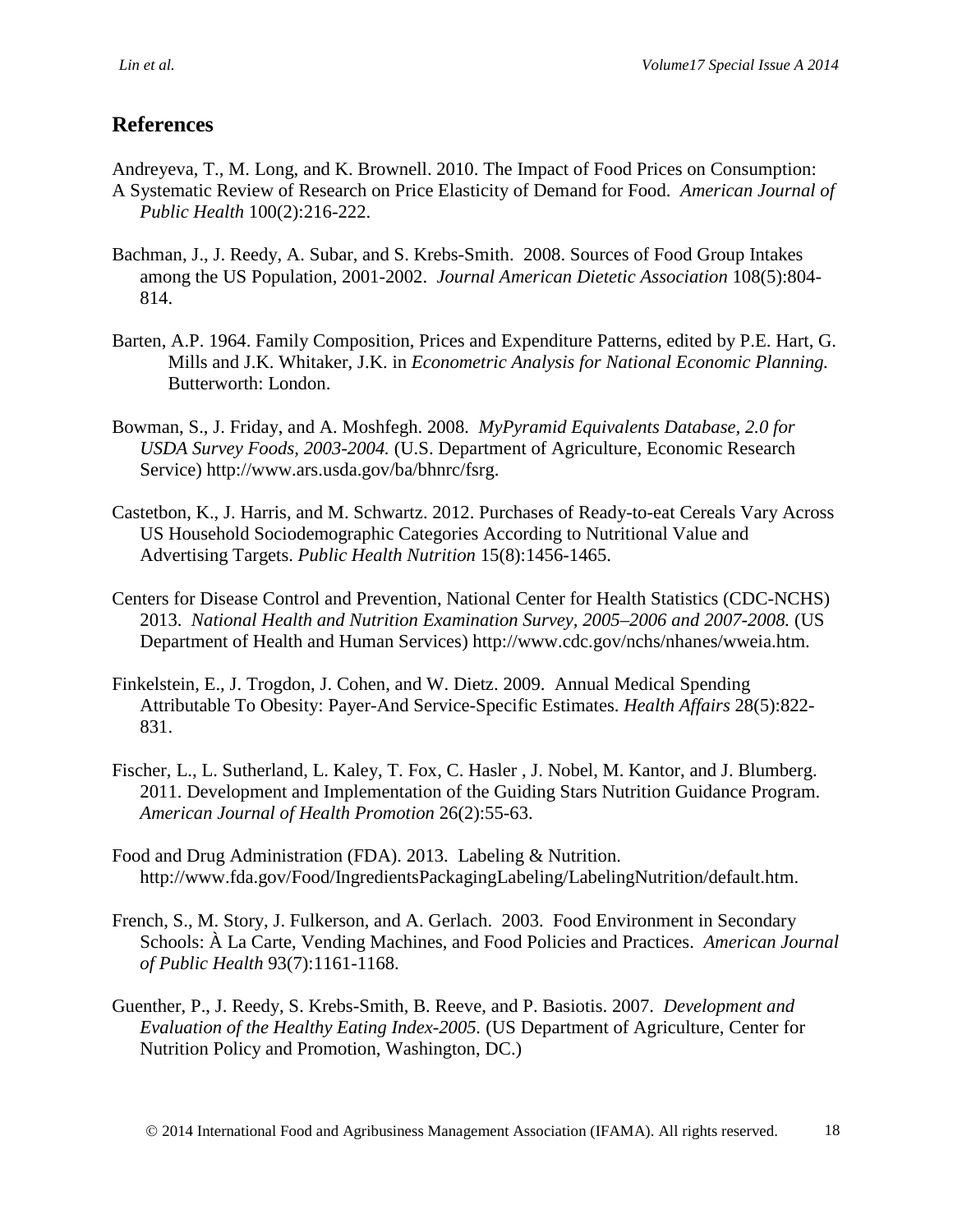- Guthrie, J., B. Lin, A. Okrent, and R. Volpe. 2013. Americans' Food Choices at Home and Away: How Do They Compare With Recommendations? *Amber Waves* (U.S. Department of Agriculture, Economic Research Service) http://www.ers.usda.gov/amber-waves/2013 february/americans'-food-choices-at-home-and-away.aspx.
- Harris, J., M. Schwartz, K. Brownell, V. Sarda, C. Dembek, C. Munsell, C. Shin, A. Ustjanauskas, and M. Weinberg. 2012. *Cereal FACTS 2012: Limited progress in the nutritional quality and marketing of children's cereals.* Yale University. http://www.cerealfacts.org/media/Cereal\_FACTS\_Report\_2012\_7.12.pdf
- Institute of Medicine (IOM). 2012. *Front-of-Package Nutrition Rating Systems and Symbols: Promoting Healthier Choices*. Washington, DC: The National Academies Press.
- Lin, B., and S. Yen. 2007. *The US Grain Consumption Landscape: Who Eats Grain, in What form, Where, and How Much?* Economic Research Service, US Department of Agriculture. Economic Research Report No. 50, 35.
- Lin, B., T. Smith, J. Lee, and K. Hall. 2011. Measuring weight outcomes for obesity intervention strategies: The case of a sugar-sweetened beverage tax. *Economics and Human Biology* 9(4): 329–341
- Mancino, L. and F. Kuchler. 2012, Demand for Whole-Grain Bread Before and After the Release of the Dietary Guidelines. *Applied Economic Perspectives and Policy* 34(1):76-101.
- Mancino, L., F. Kuchler, and E. Leibtag. 2008. Getting Consumers to Eat More Whole-grains: the Role of Policy, Information, and Food Manufacturers. *Food Policy* 33(6):489-496.
- Martinez, S. 2013. *Introduction of New Food Products With Voluntary Health- and Nutrition-Related Claims, 1989-2010*. (U.S. Department of Agriculture, Economic Research Service) Economic Information Bulletin No. 108, 54.
- Oehlert, G. 1992. A Note on the Delta Method. *American Statistician* 46(1): 27–29.
- O'Grady, M. and J. Capretta. 2012*.* Assessing the Economics of Obesity and Obesity Interventions*.* (Robert Wood Johnson Foundation). http://www.rwjf.org/files/research/74094.5743.assessingobesityinterventions.0312.pdf
- Powell, L. and F. Chaloupka. 2009. Food Prices and Obesity: Evidence and Policy Implications for Taxes and Subsidies. *Milbank Quarterly* 87(1): 229-57
- Rahkovsky, I., B. Lin, C. Lin, and J. Lee. 2013. Effects of the Guiding Stars program on Purchases of Ready-to-Eat Cereals with Different Nutritional Attributes. *Food Policy* 43(4): 100-107.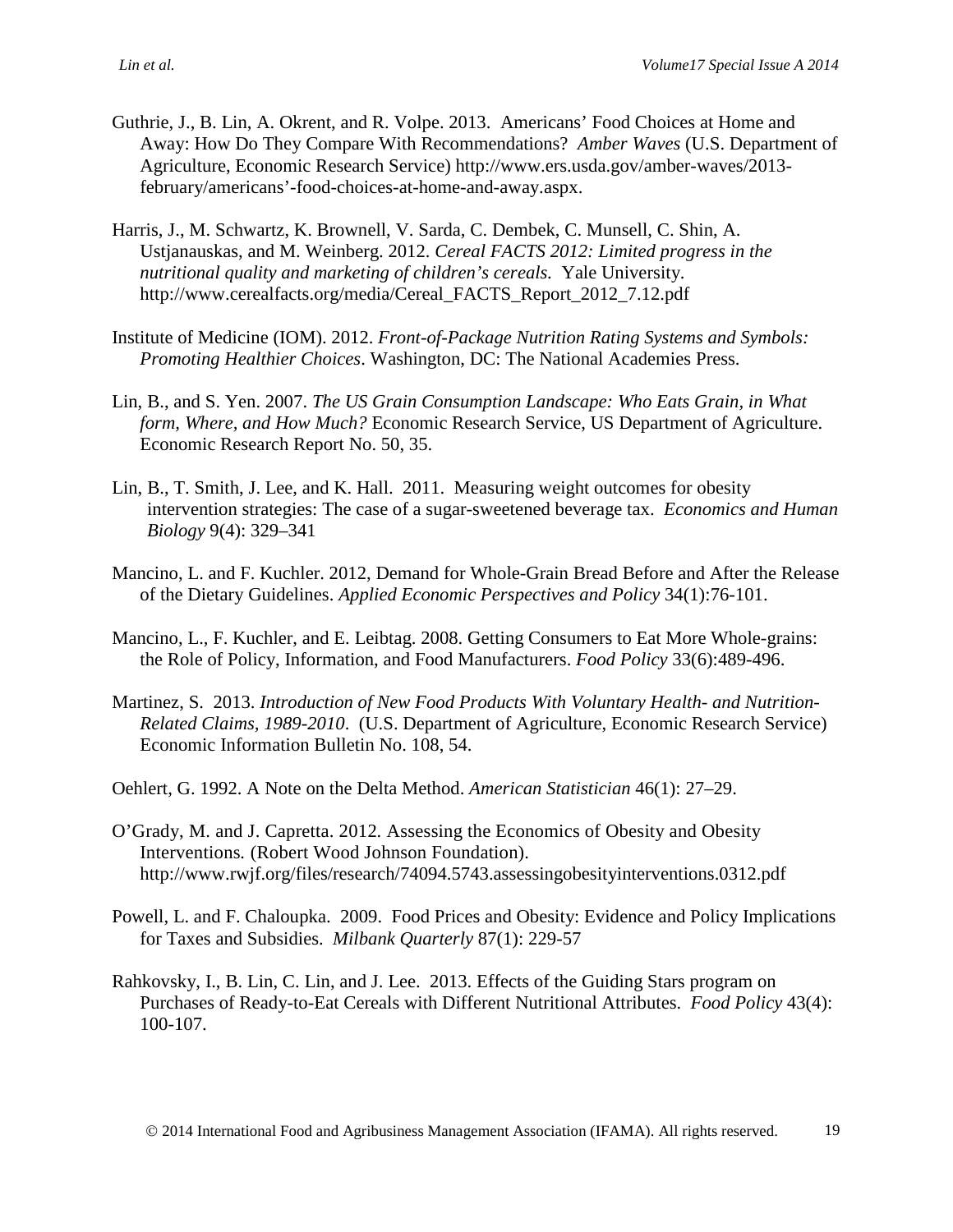- Rahkovsky, I., S. Martinez, and F. Kuchler. 2012. *New Food Choices Free of Trans Fats are Aligning US Diets with Health Recommendations,* (U.S. Department of Agriculture, Economic Research Service) Economic Information Bulletin No. 95. p33.
- Rothman, R., R. Housam, H. Weiss, D. Davis, R. Gregory, T. Gebretsadik, A. Shinatni, and T. Elasy. 2006. Patient Understanding of Food Labels: The Role of Literacy and Numeracy. *American Journal of Preventive Medicine* 31(5):391-398. (SAS Institute Inc. 2009). SASTM User's Guide: Basics, Version 9.2 Edition. Gary, NC: SAS Institute Inc.
- Schwartz, M., L. Vartanian, C. Wharton, and K. Brownell. 2008. Examining the Nutritional Quality of Breakfast Cereals Marketed to Children. *Journal of American Dietetic Association*  108(4):702-705.
- Sutherland, L., L. Kaley, and L. Fischer. 2010. Guiding Stars: the Effect of a Nutrition Navigation Program on Consumer Purchases at the Supermarket. *American Journal of Clinical Nutrition* 91(4):1090-1094.
- Theil, H., 1980. System-wide Explorations in International Economics, Input-Output Analysis, and Marketing Research. North-Holland, New York.
- Todd, J. and B. Lin. 2012. What Role Do Food and Beverage Prices Have on Diet and Health Outcomes? *Amber Waves* (U.S. Department of Agriculture, Economic Research Service) http://www.ers.usda.gov/amber-waves/2012-september/what-role-do-food-and-beverageprices.aspx.
- Tsai, A., D. Williamson, and H. Glick. 2011. Direct Medical Cost of Overweight and Obesity in the USA: A Quantative Systematic Review. *Obesity Review* 12(1):50-61.
- US Department of Agriculture, Agricultural Research Service. 2013. *USDA National Nutrient Database for Standard Reference*. Release 25. Nutrient Data Laboratory Home Page: http://www.ars.usda.gov/ba/bhnrc/ndl
- US Department of Agriculture and US Department of Health and Human Services (USDA and USDHHS). 2011. *Dietary Guidelines for Americans, 2010.* 7<sup>th</sup> Edition, Washington, D.C.: US Government Printing Office, December.
- World Health Organization (WHO). 2004. *Global Strategy on Diet, Physical Activity and Health.* Geneva, Switzerland: World Health Organization.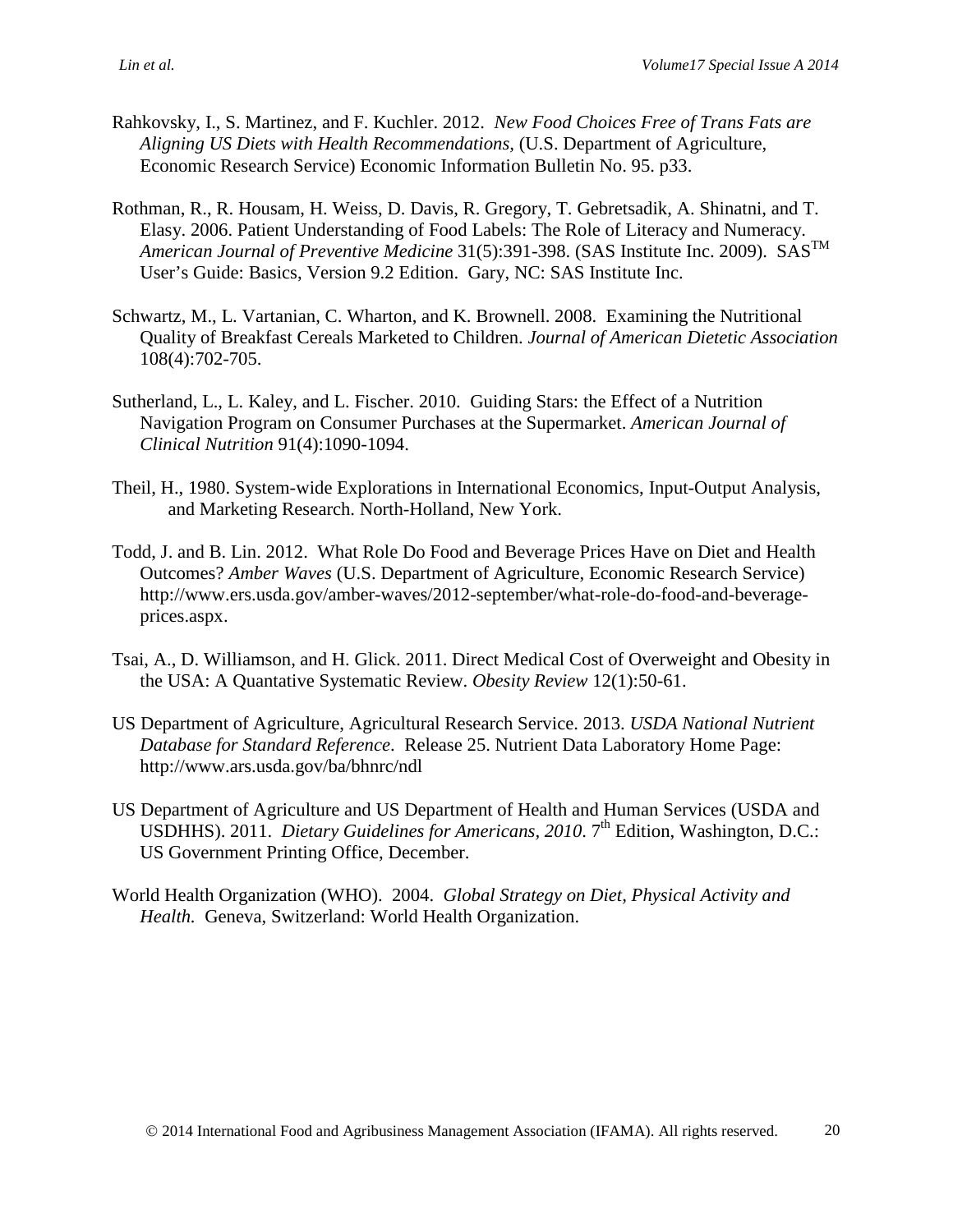|            |           |            | <b>Before</b>    |            |            |            | After            |                   |
|------------|-----------|------------|------------------|------------|------------|------------|------------------|-------------------|
|            |           |            | Price Elasticity |            |            |            | Price Elasticity |                   |
| Hannaford  | )-star    | $1 -$ star | $2 - star$       | $3 -$ star | 0-star     | 1-star     | $2 -$ star       | $3 - \frac{1}{2}$ |
| 0-star     | .4861*    | $0.176*$   | $0.136*$         | 0.0023     | $-0.9412*$ | $-0.0557*$ | $-0.126*$        | $0.0486*$         |
| 1-star     | $0.8487*$ | $-1.2829*$ | $-0.3501*$       | $-0.043*$  | 0.0543     | $-0.9291*$ | 0.03             | 0.0176            |
| $2 -$ star | $.779*$   | $-0.4004*$ | $-1.1983*$       | $-0.0033$  | $-0.1333*$ | 0.0357     | $-0.7143*$       | $-0.0115$         |
| 3-star     | $0.2206*$ | $-0.1483*$ | $-0.153*$        | $-0.9188*$ | $-0.247*$  | $0.0608*$  | $-0.0469*$       | $-0.6287*$        |
|            |           |            |                  |            |            |            |                  |                   |
| Control    |           |            |                  |            |            |            |                  |                   |
| $0$ -star  | $1.187*$  | $0.1176*$  | $0.1035*$        | $0.0294*$  | $-1.257*$  | $0.1789*$  | $0.1133*$        | $0.0283*$         |
| $1$ -star  | $0.6039*$ | $-1.7925*$ | $-0.0426$        | $0.0856*$  | $0.5708*$  | $-1.8306*$ | $0.7966$ *       | $0.0345*$         |
| 2-star     | $0.9069*$ | $-0.064$   | $-1.9394*$       | $-0.0283$  | $0.05142*$ | $0.1168*$  | $-1.7459*$       | $-0.0101$         |
| 3-star     | .7596*    | $0.4048*$  | 0.0845           | $-2.1972*$ | $0.5495*$  | $0.2109*$  | $0.0413**$       | $-1.8363*$        |

\*\* Statistically different from zero at  $\alpha = 0.10$  level. \*\* Statistically different from zero at α = 0.10 level.

**Appendix**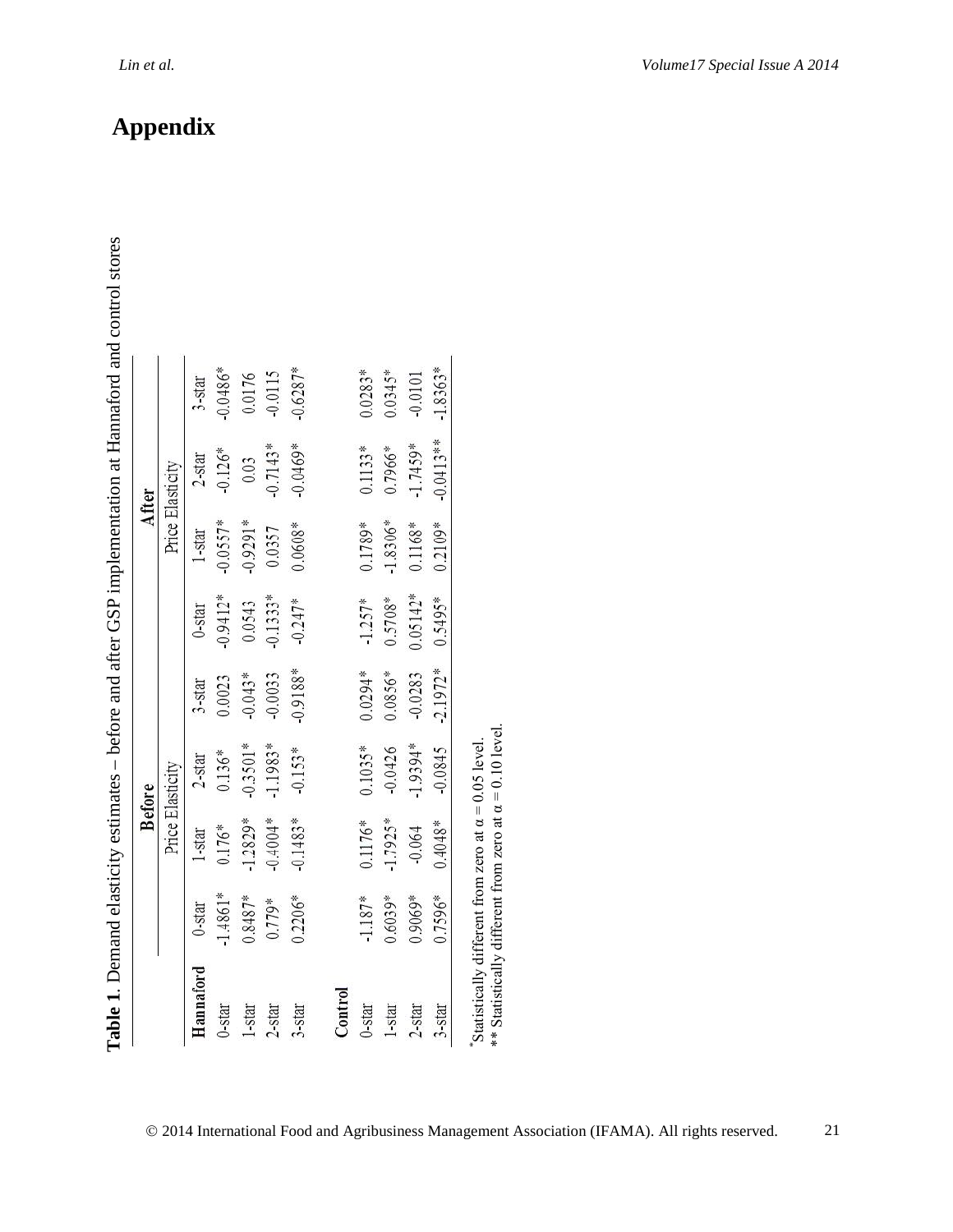|                                            | <b>Calories</b>                  | <b>Added Sugars</b>            | <b>Whole Grains</b>         | Sodium                     |
|--------------------------------------------|----------------------------------|--------------------------------|-----------------------------|----------------------------|
|                                            | kcal/100 grams                   | teaspoon/1,000 kcal            | ounce/1,000 kcal            | milligram/1,000 kcal       |
|                                            |                                  | Mean (99% confidence interval) |                             |                            |
| <b>US</b> population                       |                                  |                                |                             |                            |
| Before intervention<br><b>National GSP</b> | 371.97 (371.90, 372.03)          | 15.23 (15.21, 15.24)           | 3.33(3.33, 3.34)            | 1407 (1406, 1408)          |
| After<br>After/Before*100                  | 371.05 (370.98, 371.11)<br>99.75 | 14.84 (14.83, 14.85)<br>97.47  | 3.41 (3.41, 3.42)<br>102.48 | 1403 (1402, 1404)<br>99.72 |
| Pricing intervention                       |                                  |                                |                             |                            |
| After<br>After/Before*100                  | 369.68 (369.61, 369.75)<br>99.39 | 14.48(14.47, 14.49)<br>95.12   | 3.57(3.56, 3.57)<br>107.05  | 1391 (1390, 1393)<br>98.86 |
| <b>High income</b>                         |                                  |                                |                             |                            |
| Before intervention<br><b>National GSP</b> | 370.26 (370.18, 370.35)          | 14.71 (14.70, 14.73)           | 3.57(3.56, 3.57)            | 1379 (1378, 1381)          |
| After<br>After/Before*100                  | 369.33 (369.24, 369.41)<br>99.75 | 14.33 (14.32, 14.35)<br>97.41  | 3.65(3.64, 3.65)<br>102.32  | 1375 (1373, 1376)<br>99.71 |
| Pricing intervention                       |                                  |                                |                             |                            |
| After                                      | 367.98 (367.90, 368.07)          | 14.02 (14.01, 14.04)           | 3.79 (3.78, 3.79)           | 1362 (1360, 1363)          |
| After/Before*100                           | 99.38                            | 95.31                          | 106.24                      | 98.77                      |
| Low income                                 |                                  |                                |                             |                            |
| Before intervention<br><b>National GSP</b> | 375.23 (375.17, 375.30)          | 16.22 (16.21, 16.24)           | 2.89 (2.88, 2.89)           | 1457 (1456, 1459)          |
| After<br>After/Before*100                  | 374.35 (374.28, 374.41)<br>99.76 | 15.82 (15.81, 15.84)<br>97.53  | 2.97(2.97, 2.98)<br>102.88  | 1454 (1453, 1456)<br>99.79 |
| Pricing intervention                       |                                  |                                |                             |                            |
| After<br>After/Before*100                  | 373.05 (372.98, 373.12)<br>99.42 | 15.41 (15.39, 15.43)<br>94.99  | 3.13(3.13, 3.14)<br>108.45  | 1448 (1447, 1450)<br>99.38 |
| <b>Children</b>                            |                                  |                                |                             |                            |
| Before intervention<br>National GSP        | 383.99 (383.93, 384.05)          | 18.95 (18.93, 18.96)           | 2.41 (2.40, 2.41)           | 1476 (1475, 1477)          |
| After                                      | 383.17 (383.11, 383.23)          | 18.57 (18.56, 18.59)           | 2.49 (2.49, 2.50)           | 1473 (1471, 1474)          |
| After/Before*100                           | 99.79                            | 98.03                          | 103.64                      | 99.8                       |
| Pricing intervention                       |                                  |                                |                             |                            |
| After                                      | 382.12 (382.05, 382.18)          | 18.17 (18.16, 18.19)           | 2.63(2.62, 2.64)            | 1471 (1470, 1472)          |
| After/Before*100                           | 99.51                            | 95.92                          | 109.41                      | 99.66                      |

**Table 2.** Predicted changes in dietary intakes under a hypothetical nationwide GSP and pricing intervention